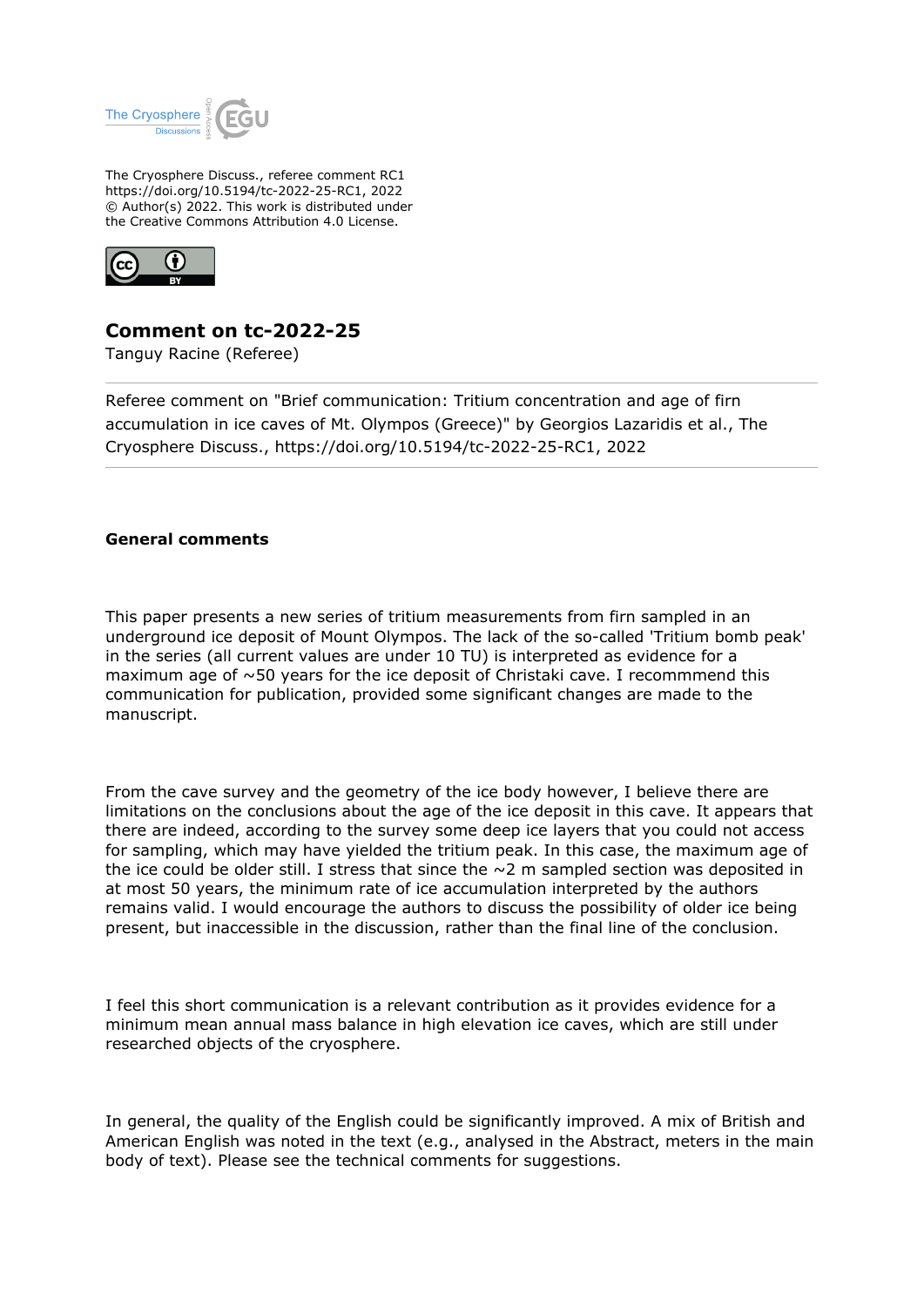#### **Specific comments**

I think the title should contain ice cave in the singular, because although there is a mention of neighbouring cave on mount Olympos, the age determination is only carried out at one of these sites. I say this because the geometry constraints of each cave may permit the accumulation of firn bodies with varying thicknesses and age within a very small karst area.

From figure S3, it looks like there are organic debris falling into the entrance shaft of the Christaki pothole. I think a way to continue/ corroborate this report would be radiocarbon dating any organic inclusions found in the ice. One would expect idea a fraction modern  $F14C > 1$  from one such sample, given the hypothesis of 'young' firn in the caves of these areas.

In several places, an 'ice column' is mentioned, which I assume is the section of ice that was sampled for tritium measurements. I would suggest changing this to 'ice section', because it might otherwise be confused with a pillar shaped congelation ice speleothem.

At the end of the introduction, I would also introduce previous ice cave studies which dealt with ice dating using the tritium peak, either present (1) or absent (2).

At line 45, high average snow fall is mentioned - this could do with a citation and quantitative estimate of e.g., mean snow depth.

Lines 60-66 - I find the line of reasoning hard to follow. You observe that every sample contains soil debris and dust, a material which was deposited onto the ice deposit during the summer period. You argue that ablation and overburden by new snow the following winter result in the dissemination of the material within the existing firn, thus obscuring the layers, making them indistinguishable. You then infer that the maximum single annual layer thickness could not exceed that of the current ice deposit? If so, I do not see how it helps the following reasoning.

I think sentence 64-66 could be deleted, or made clearer in the text why it adds to the reasoning about the maximum age of the ice body.

Lines 66-71 - this section of the text contains the main line of argument - i.e., corrected for decay, one would expect  $a > 130$  TU tritium peak in an ice deposit whose age exceeds 50 years, provided there are no hiatuses and provided the ice in the cave is not relict ice, currently melting. I think you have observations that show the snow surface is not ancient, but melts from the bottom. I have added some technical comments to have this section read better.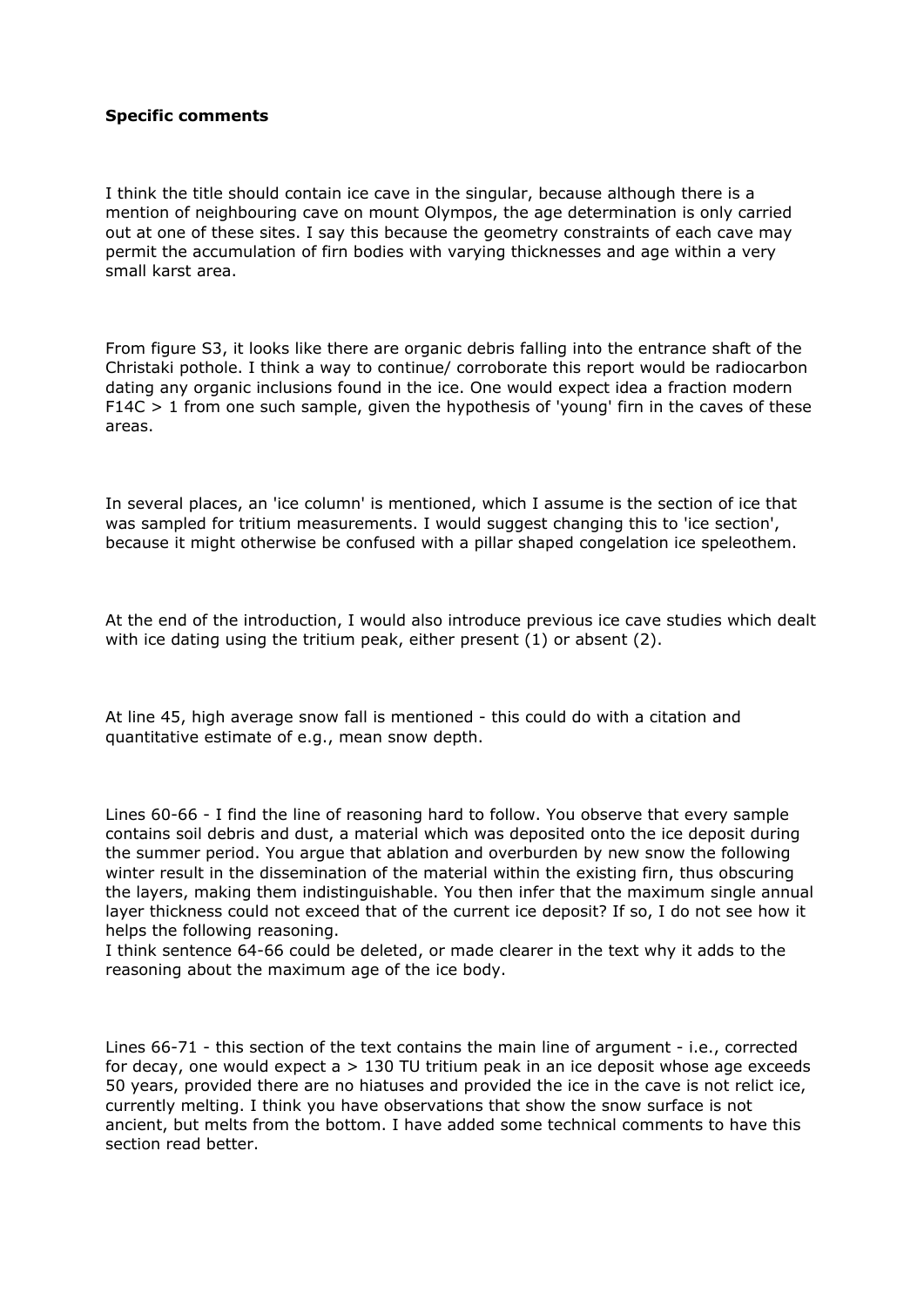Figure 1 - I think that this figure would benefit from a simplified overview map of the central Mediterranean region (currently Figure S1), showing where exactly the site is in relation to the coastlines and maybe other known/published ice bearing sites from the Greek ice cave cadastre (this would serve to highlight and support the statement about how widespread ice caves are in Greece). I propose this because there is left-over width in the figure, so adding another small panel could help. Is the scale on Panel B the same as that of Panel A?

## **Technical corrections**

l12: 'sharp raise of tritium' should read 'sharp rise of tritium' or 'sharp tritium peak' l14: It should probably be reworded to make clear here that the absence of the tritium peak provides an upper age limit for the deepest layer of the ice deposit.

l18-19: 'and distribution': I am not sure what is meant here. The sentence could be reworded to make it clear that the classification scheme proposed by Luetscher and Jeannin (2004) helps differentiate ice caves based on their morphology (hence ventilation pattern) and the type of ice they contain (primarily firn, or congelation ice).

l22: 'have been exploited for years...' should read 'has been exploited for years between the end of the 19th Century and the 1950s'

l23: 'to villages and and town at the foothills' should read 'to villages and towns in the foothills'

l25 'were applied at' should read 'were carried out at'

l26-28: this pair of sentences would benefit from citations, eg: (3) (4)

l30 'resulting to a sharp peak' should read 'resulting in a sharp peak', also could use citation (5)

l31-32: could be better formulated such as: 'up to 6,000 TU in Canada and Austria, reached in 1953 and 1961, respectively (Cauquoin et al., 2016).'

l33-34: could be reformulated: 'The tritium peaks in precipitation of the early 1960s ...'

l35: 'on the NW slope of the mountain' could read 'on the NW slope of mount Olympos' l36: 'the list of ice caves in Greece' could be reformulated as 'the Greek ice cave cadaster'

l37: replace 'first descent' with 'entrance pit'

l40: 'progressively goes thicker to the west, reaching about 4.5 m of thickness' could read 'progressively thickening westwards, reaching a maximal thickness of 4.5 m'

l40-41: again maybe reformulate to: 'The ice plug prevents any access to the westward continuation of the cave'.

l42: 'is consisted of' should either read 'is composed of' OR 'consists of'

l43 'gradually reduce their composition to dolomite' should read 'gradually transition to dolomite'

l43-45:reformulating the sentence so it could read 'The western slopes of Mount Olympos act as a barrier to the hot and humid westerly air masses and thus experience enhanced orographic precipitation'.

l52 'from a section of 2 m high' should read 'from a 2 m high section (Figure 1A)' l53: 'in 5cm intervals' should read 'at 5 cm intervals'

l54: 'chosen to be measured for tritium' could read 'selected for tritium content determination'

l55: could reformulate to have no number at the start of the sentence? e.g., 'For each sample, 8 mL of melted ice were ...'

l60: I think this sentence could be reformulated to highlight the fact the lack of layers precluded the estimate of the age of the ice deposit by layer counting.

l64: I don't think incineration is the correct word: 'dissemination' perhaps?

l66-67 I would reformulate the sentence to 'Since the cave firn deposit was thought to have accumulated for many decades, it was hypothesised that the above-mentioned